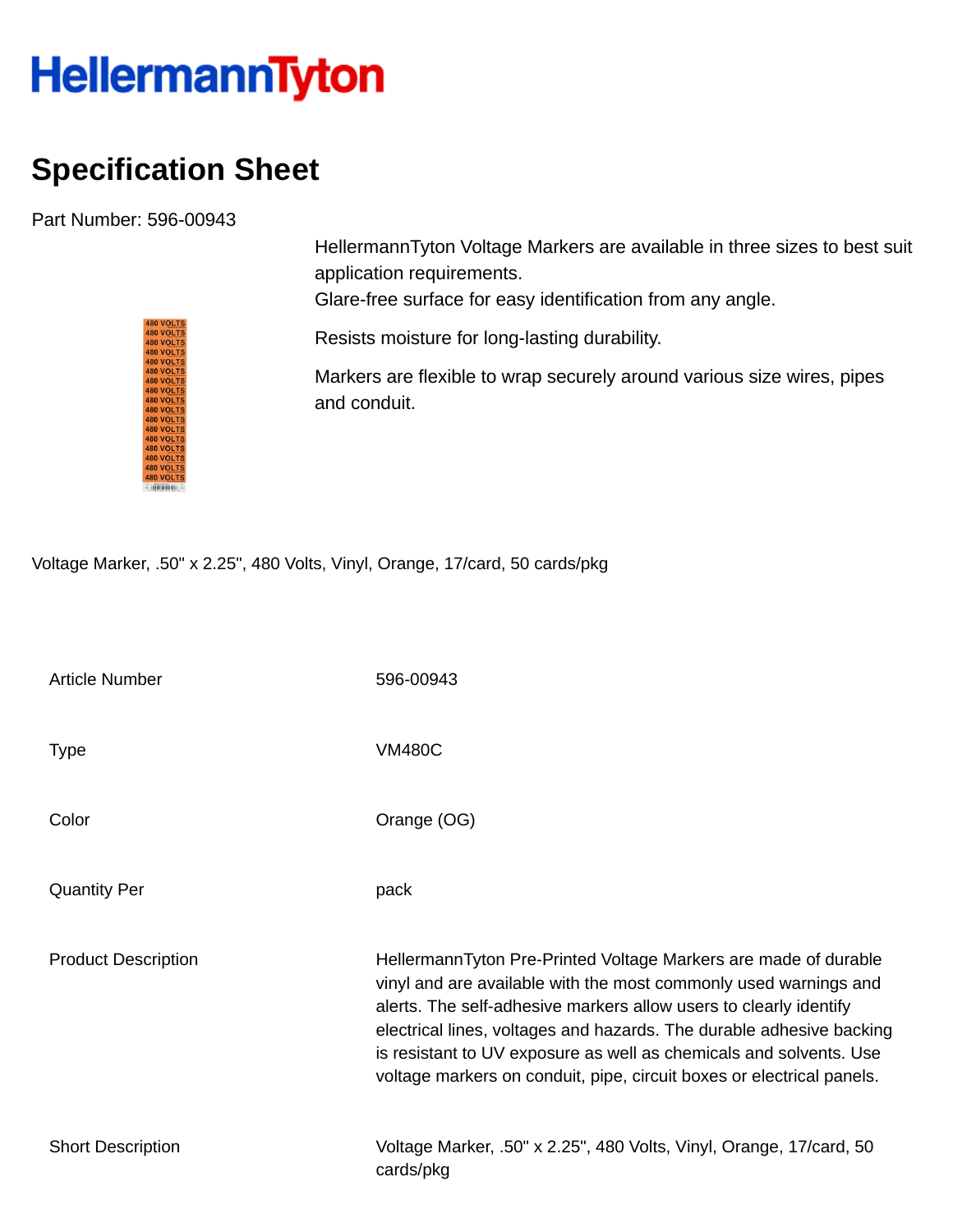Global Part Name VM480C-V-OG

| Length L (Imperial)                   | 2.25                             |
|---------------------------------------|----------------------------------|
| Length L (Metric)                     | 57.15                            |
| Width W (Imperial)                    | 2.25                             |
| Width W (Metric)                      | 57.15                            |
| Thickness T (Imperial)                | 4                                |
| Thickness T (Metric)                  | .10                              |
| Height H (Imperial)                   | 0.50                             |
| Height H (Metric)                     | 12.70                            |
|                                       |                                  |
|                                       |                                  |
| Material                              | Vinyl (V)                        |
| <b>Material Shortcut</b>              | V                                |
| Adhesive                              | Acrylic                          |
| <b>Adhesive Operating Temperature</b> | -40°F to +176°F (-40°C to +80°C) |
| <b>Operating Temperature</b>          | -40°F to +176°F (-40°C to +80°C) |